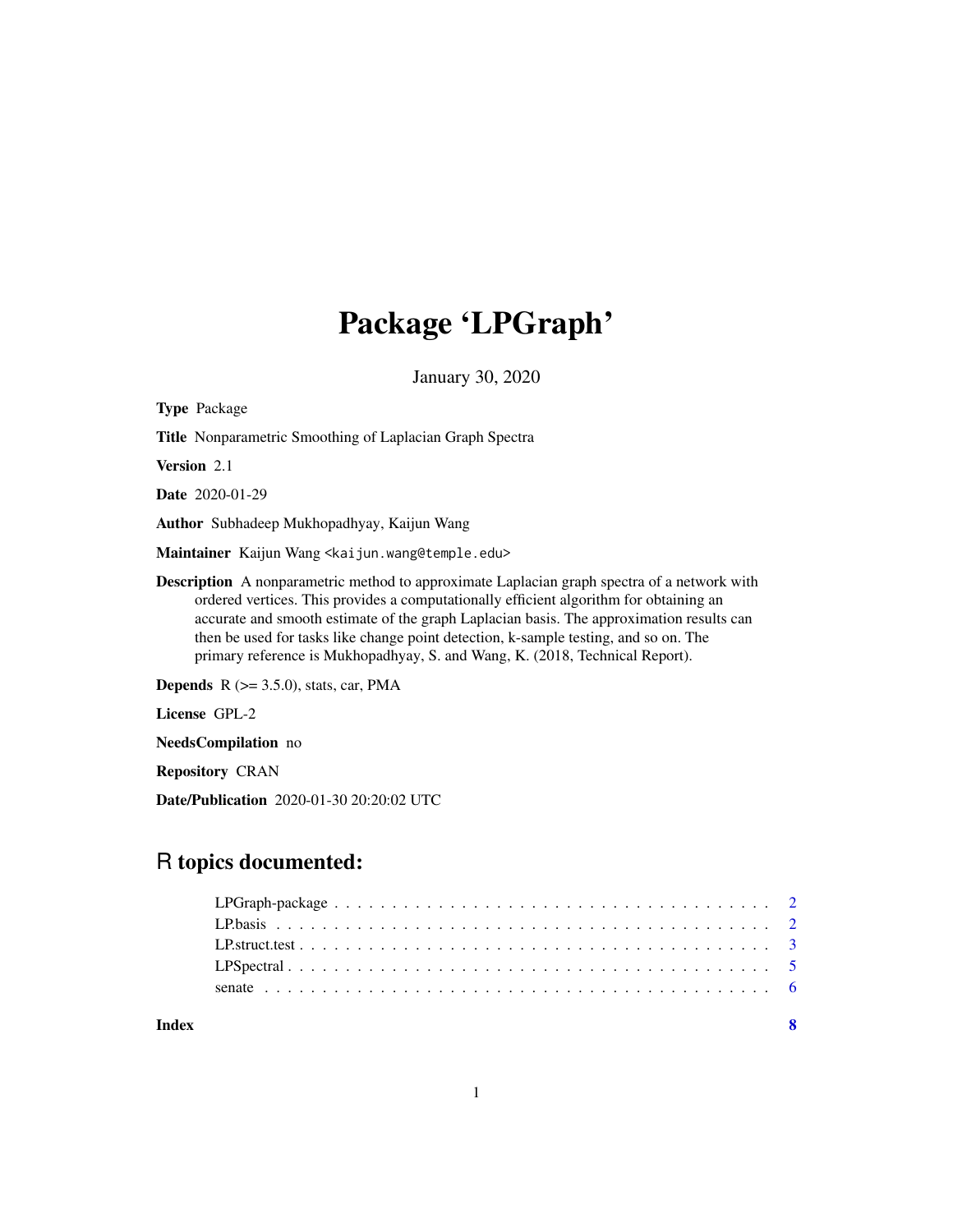# Description

This package provides an algorithm to approximate and smooth the Laplacian graph spectra of a network with ordered vertices using LP-nonparametric basis. The underlying theory yields a reduced order (compressive) characterization of spectral graph properties.

# Author(s)

Mukhopadhyay, S. and Wang, K. Maintainer: Kaijun Wang <kaijun.wang@temple.edu>

# References

Mukhopadhyay, S. and Wang, K. (2018), "Graph Spectral Compression via Smoothing". Mukhopadhyay, S. (2017+), "Unified Statistical Theory of Spectral Graph Analysis". Mukhopadhyay, S. and Parzen, E. (2014), "LP Approach to Statistical Modeling", arXiv:1405.2601.

LP.basis *Computes LP basis function of a discrete distribution*

#### Description

This function computes m LP basis functions for the given discrete distribution p.dist

#### Usage

LP.basis(p.dist, m)

#### Arguments

| p.dist | A vector of $n$ probabilities of a discrete distribution      |
|--------|---------------------------------------------------------------|
| m      | An integer denoting the number of required LP basis functions |

# Value

A matrix of dimension  $n \times m$ .

#### Author(s)

Mukhopadhyay, S. and Wang, K.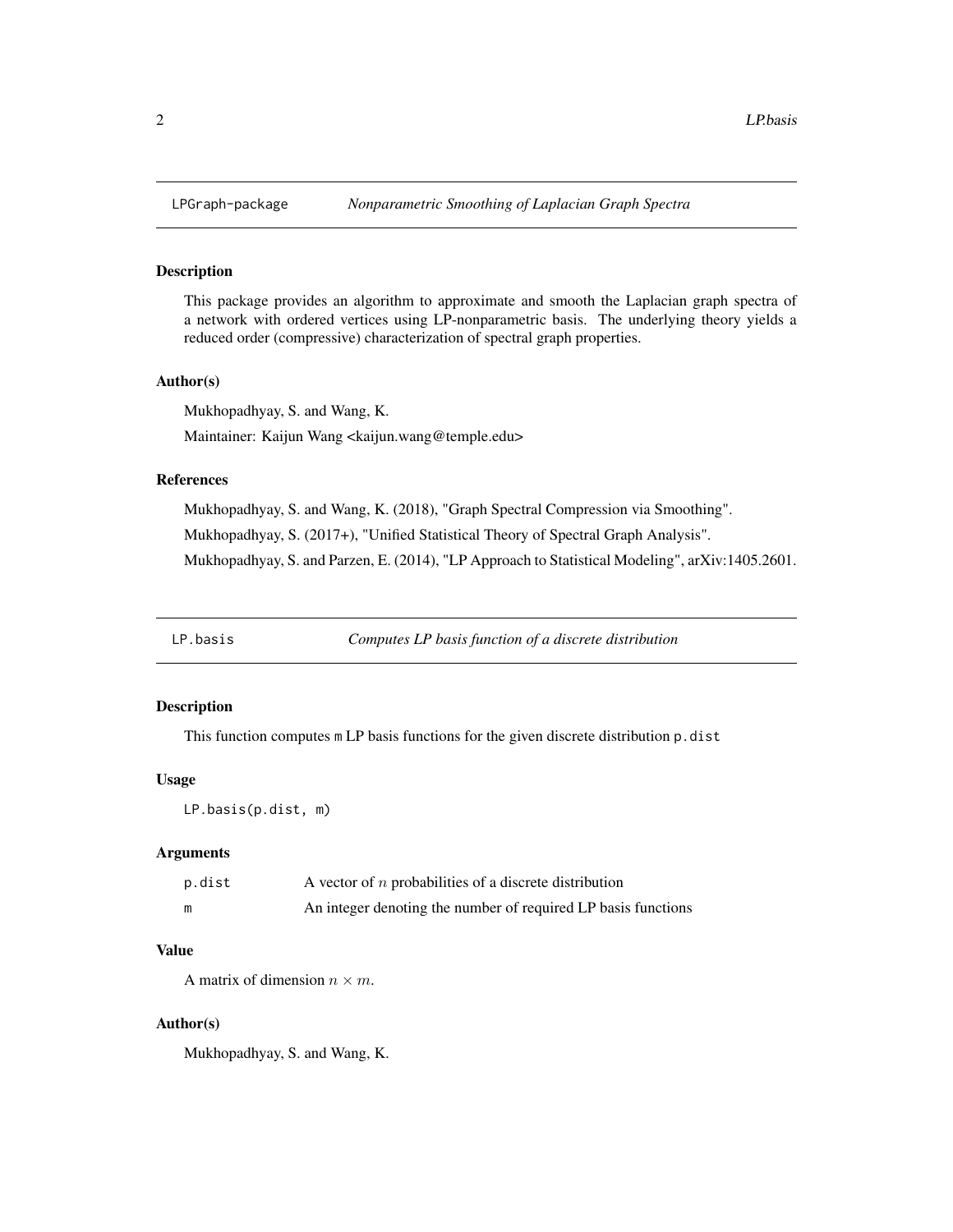#### <span id="page-2-0"></span>LP.struct.test 3

#### References

Mukhopadhyay, S. and Parzen, E. (2014), "LP Approach to Statistical Modeling", arXiv:1405.2601.

#### Examples

```
##1.toy example:
   ##simulate a two sample locational difference normal data:
   X1<-matrix(rnorm(250,mean=0,sd=1),10,25)
   X2<-matrix(rnorm(250,mean=0.5,sd=1),10,25)
   X<-rbind(X1,X2)
   ## Adjacency matrix:
   dmat < -dist(X)W <-exp(-as.matrix(dmat)^2/(2*quantile(dmat,.5)^2))
   ## getting the basis
   pp<- rowSums(W)/sum(W)
   T<-LP.basis(pp,m=4)
   #plot the j-th LP basis for the two sample data (here we use j=1).
   j=1plot(cumsum(pp),T[,j],type='s',xlab='',ylab='')
   ##2.Senate data
   ## Not run:
   data(senate)
   attach(senate)
   #create W matrix: (long computation)
   require(psych)
   W \leftarrow matrix(\emptyset, nrow(X), nrow(X))for(i in 1:(nrow(X)-1)){
for(j in (i+1):nrow(X)) {
W[i,j] <- psych::phi(table(X[i,],X[j,]))
}
    }
    W = W + t(W)diag(W) <-0
   #getting the basis:
   pp<- rowSums(W)/sum(W)
   T<-LP.basis(pp,m=4)
   #plot the j-th LP basis for senate data (here we use j=1).
    j=1plot(cumsum(pp),T[,j],type='s',xlab='',ylab='')
## End(Not run)
```
LP.struct.test *Detection of structures in an ordered-network.*

#### **Description**

Given adjacency matrix W, this function perform a graph based test to determine whether there are different communities present in a graph of ordered vertices.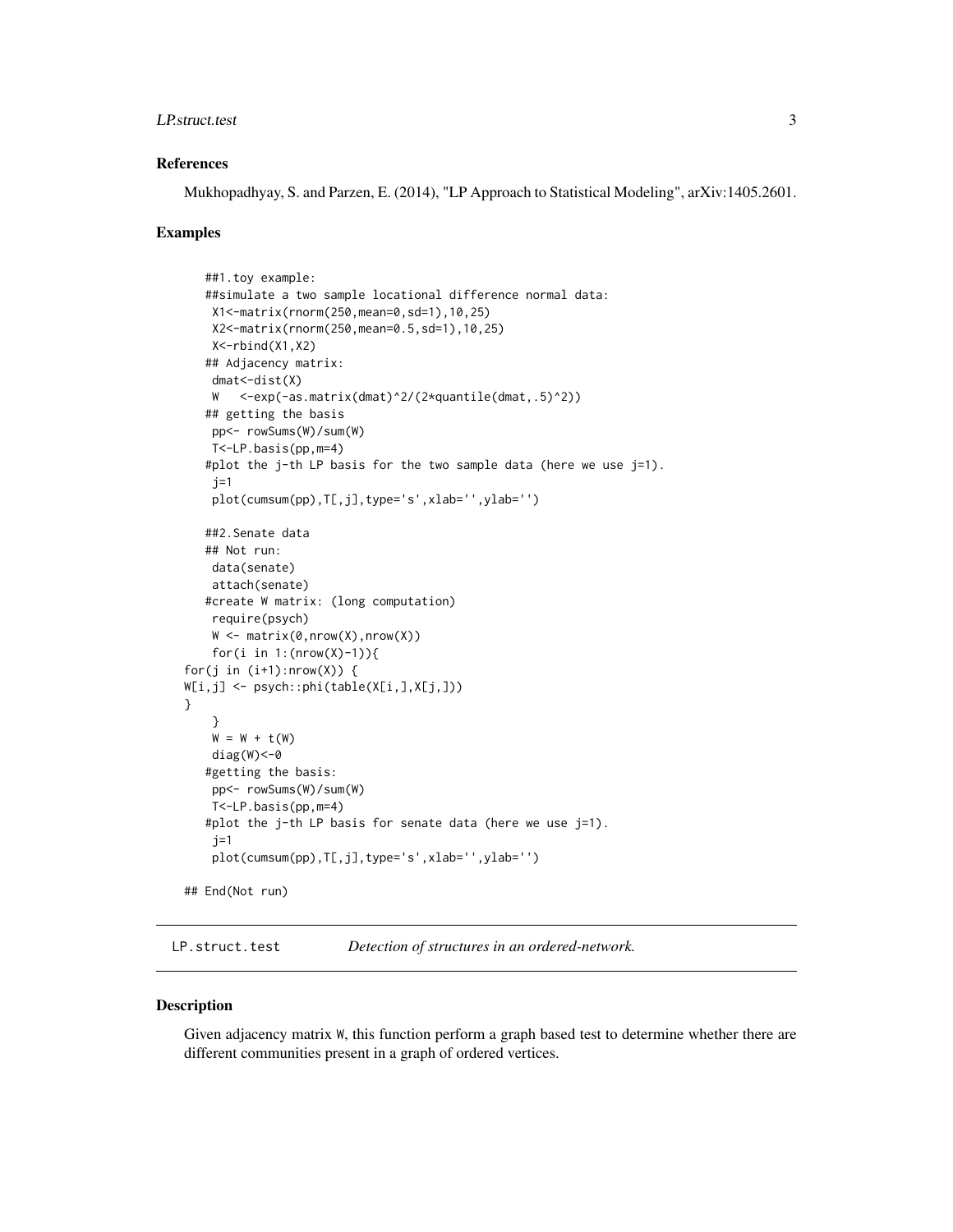#### Usage

 $LP.startuct.test(W, m = NULL, n.iter = 50)$ 

#### Arguments

| W      | A $n$ -by- $n$ weighted-adjacency matrix.                                       |
|--------|---------------------------------------------------------------------------------|
| m      | Number of LP-nonparametric basis used for generating the test statistic, set to |
|        | NULL to use original Laplacian.                                                 |
| n.iter | Iterations used for small sample correction, default is 50.                     |
|        |                                                                                 |

# Value

A list containing the following items:

| stat | The test statistic, which asymptotically follows a normal distribution with mean |
|------|----------------------------------------------------------------------------------|
|      | and variance mentioned in the reference.                                         |
| pval | P-value for the test, small p-value means different communities may be present.  |

### Author(s)

Mukhopadhyay, S. and Wang, K.

#### References

Mukhopadhyay, S. and Wang, K. (2018), "Graph Spectral Compression via Smoothing".

# Examples

```
##1.example: null case
##simulate a normal data with mean 0 and variance 1:
X <-matrix(rnorm(500,mean=0,sd=1),20,25)
## Generate adjacency matrix:
dmat<-dist(X)
W <-exp(-as.matrix(dmat)^2/(2*quantile(dmat,.5)^2))
## test of structure:
h0.test<-LP.struct.test(W, m = 4 , n.iter = 50)
###extract p-value:
h0.test$pval
##2.example: two sample location alternative
##simulate a two sample locational difference normal data:
X1<-matrix(rnorm(250,mean=0,sd=1),10,25)
X2<-matrix(rnorm(250,mean=0.5,sd=1),10,25)
X<-rbind(X1,X2)
## Generate adjacency matrix:
dmat < -dist(X)W <-exp(-as.matrix(dmat)^2/(2*quantile(dmat,.5)^2))
## test of structure:
h1.test<-LP.struct.test(W, m = 4 , n.iter = 50)
###extract p-value:
h1.test$pval
```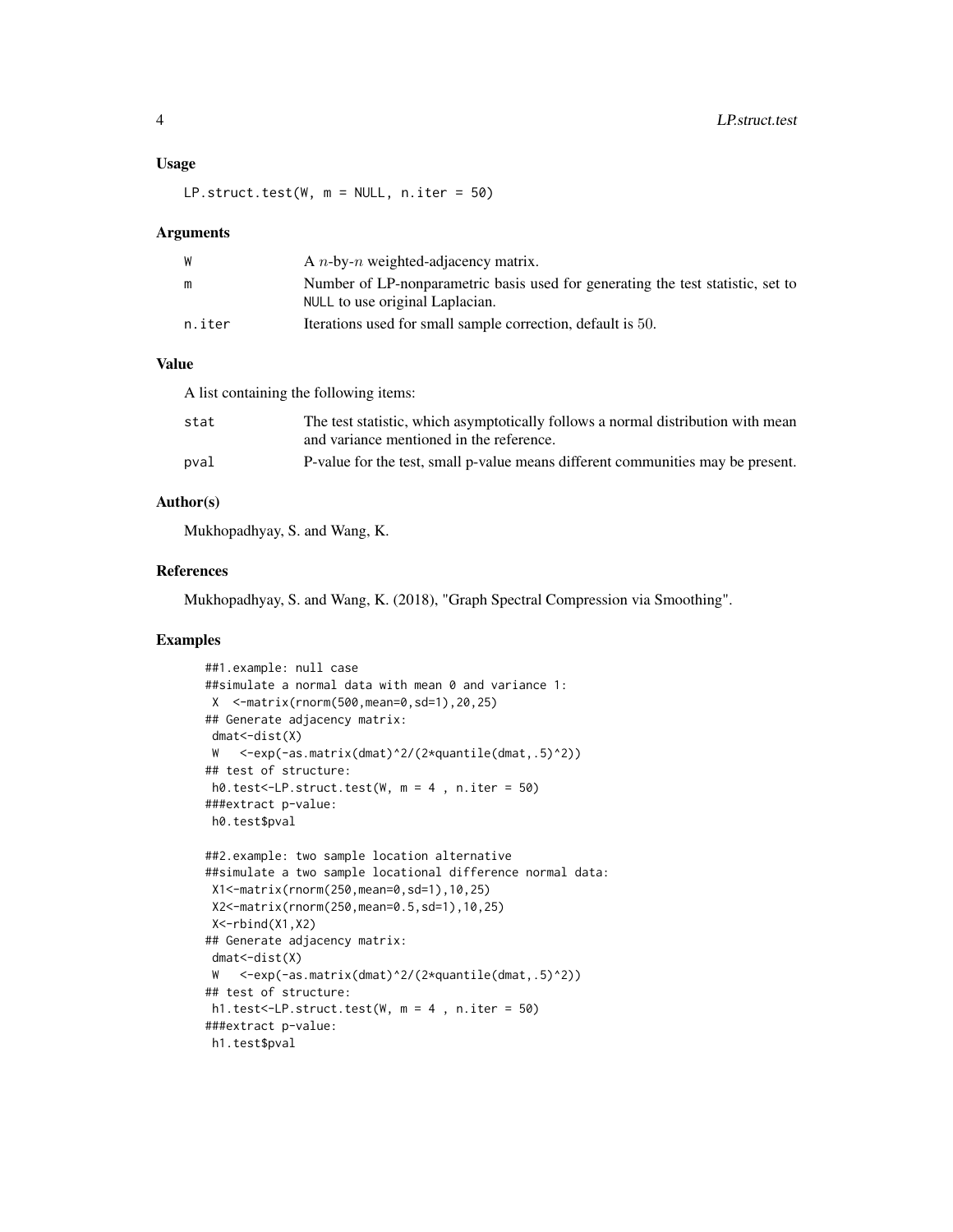<span id="page-4-0"></span>

# Description

This function provides nonparametric smooth approximation of the Laplacian graph spectra given a weighted-adjacency matrix W.

# Usage

LPSpectral(W, k, m=8,sparse=TRUE)

# Arguments

| W      | A <i>n</i> -by- <i>n</i> weighted-adjacency matrix.                                                  |
|--------|------------------------------------------------------------------------------------------------------|
| k      | Number of approximated singular vectors and singular values to return, where<br>$k \leq m$ .         |
| m      | Number of LP-nonparametric basis used for approximation, where $m \leq n$ . By<br>default, $m = 8$ . |
| sparse | Set to TRUE to make coefficients for LP basis sparse, thus allowing for further<br>smoothing.        |

## Value

A list containing the following items:

| LP   | $m$ -by- $m$ LP Spectral graph matrix.                                  |
|------|-------------------------------------------------------------------------|
| Phi  | A <i>n</i> -by- $k$ matrix of LP-approximated singular vectors.         |
| sval | A vector of length $k$ containing top $k$ approximated singular values. |

# Author(s)

Mukhopadhyay, S. and Wang, K.

# References

Mukhopadhyay, S. and Wang, K. (2018), "Graph Spectral Compression via Smoothing".

# Examples

```
##1.toy example:
##simulate a two sample locational difference normal data:
X1<-matrix(rnorm(250,mean=0,sd=1),10,25)
X2<-matrix(rnorm(250,mean=0.5,sd=1),10,25)
X<-rbind(X1,X2)
## Adjacency matrix:
```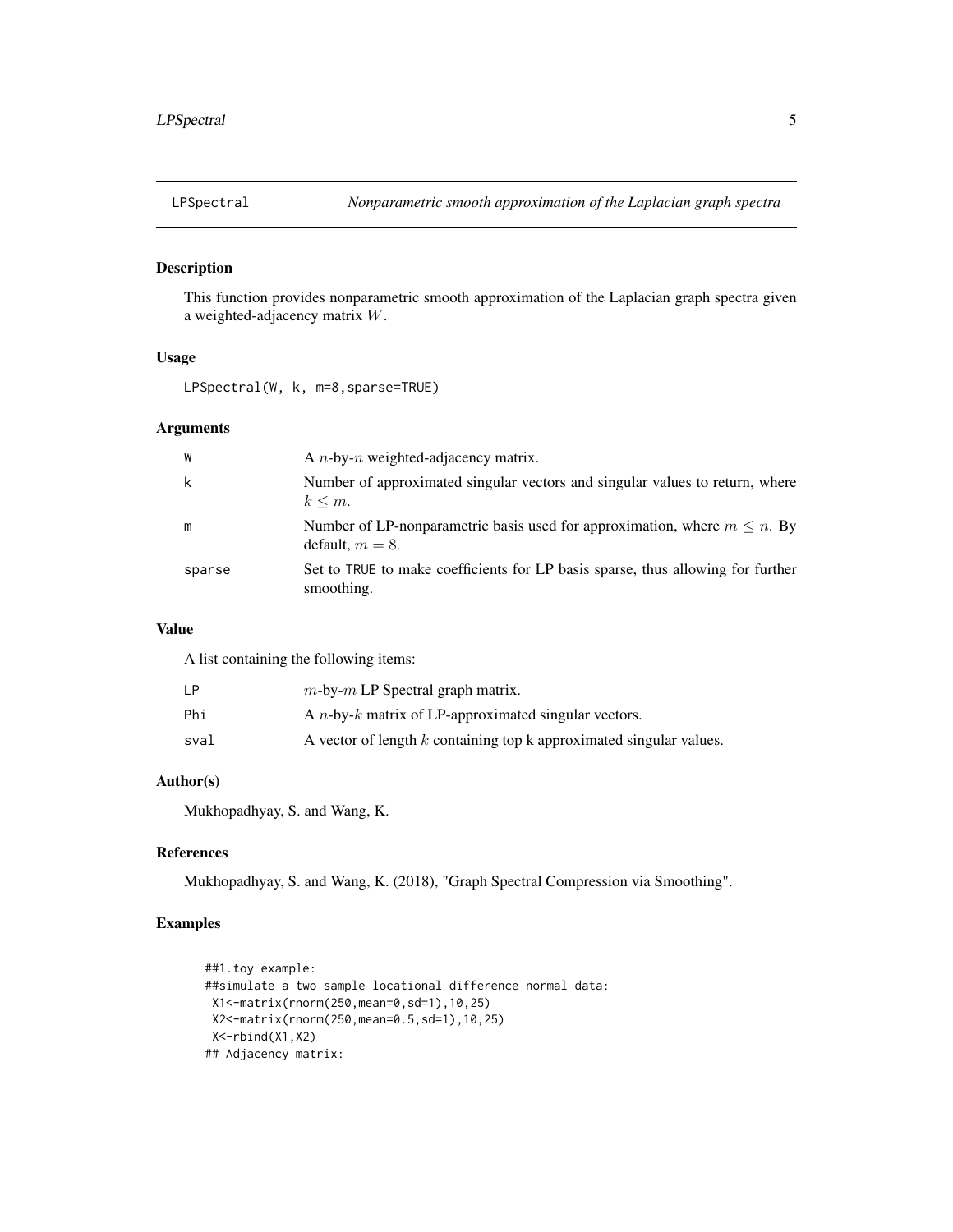```
dmat<-dist(X)
   W <-exp(-as.matrix(dmat)^2/(2*quantile(dmat,.5)^2))
   ## Obtain top 10 approximated nontrivial singular values:
    data_sval<-LPSpectral(W, k=10)$sval
  ## Obtain approximated singular vector corresponding to the top nontrivial singular value:
    data_phi1<-LPSpectral(W, k=1)$Phi
   ## plot the results:
    par(mfrow=c(1,2))
   plot(data_sval,type='b')
   plot(data_phi1)
   ##2.Senate Data
 ## Not run:
   data(senate)
    attach(senate)
   ##creating W (long computation)
   require(psych)
   W <- matrix(0,nrow(X),nrow(X))
    for(i in 1: (nrow(X)-1)){
for(j in (i+1):nrow(X)) {
W[i,j] <- psych::phi(table(X[i,],X[j,]))
}
    }
   W = W + t(W)diag(W)<-0
   ## Obtain top 10 approximated nontrivial singular values:
    senate_sval<-LPSpectral(W, k=10, m=15)$sval
  ## Obtain approximated singular vector corresponding to the top nontrivial singular value:
    senate_phi1<-LPSpectral(W, k=1, m=15)$Phi
   ## plot the results:
   par(mfrow=c(1,2))
   plot(senate_sval,type='b')
   plot(senate_phi1)
## End(Not run)
```
senate *Senate Vote Data*

#### Description

The senate vote data contain 2508 observations ordered by time from 1989 to 2001, with a dimension of 100. The change point occurred on January 17th, 1995, at the beginning of the tenure of the 104th Congress when the Republican Party captured the US House of Representatives for the first time after 1956.

#### Usage

data("senate")

<span id="page-5-0"></span>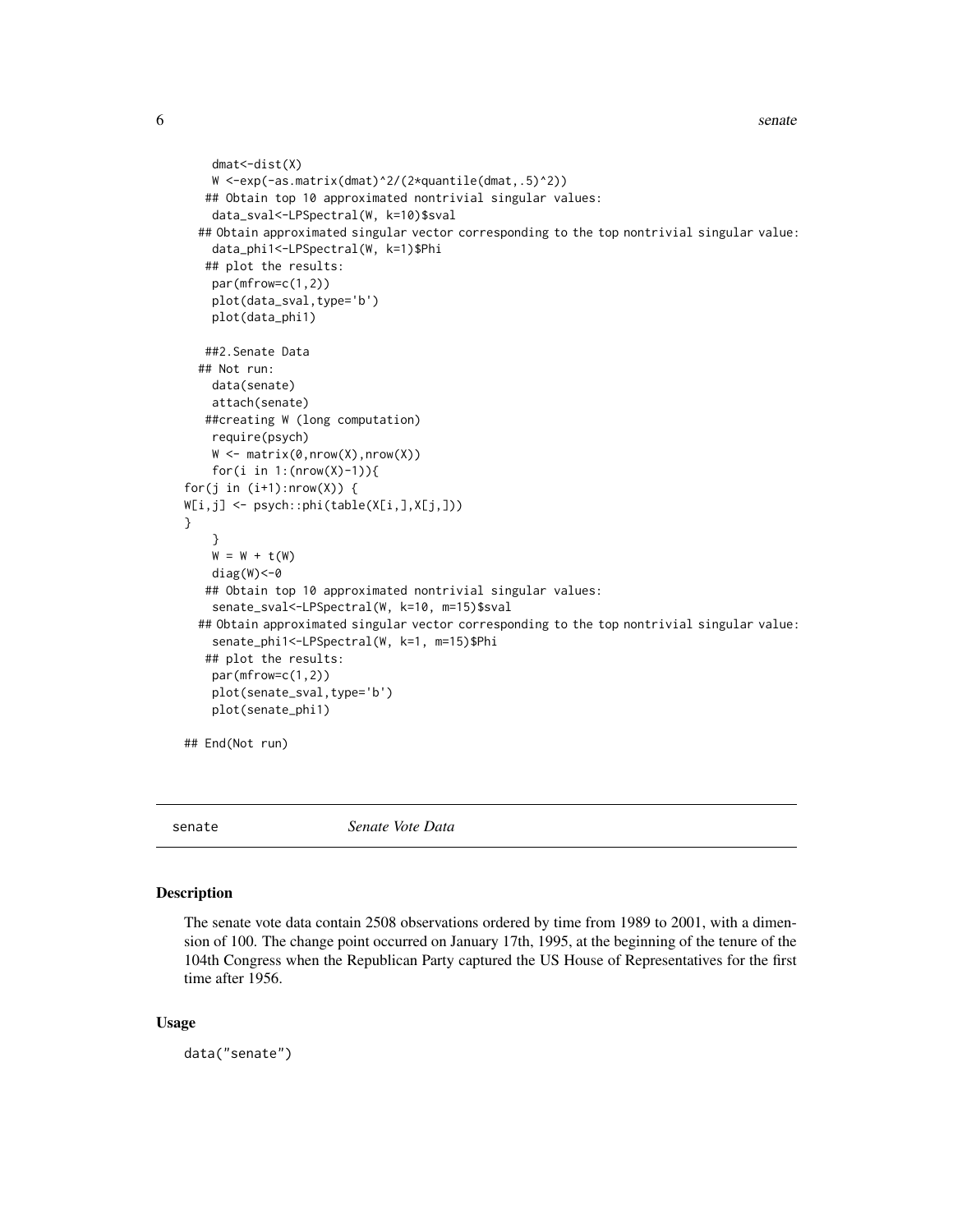senate 7 and 7 and 7 and 7 and 7 and 7 and 7 and 7 and 7 and 7 and 7 and 7 and 7 and 7 and 7 and 7 and 7 and 7

#### Format

A list containing the following items:

year: A vector of length 2508, time labels.

X : A matrix of dimension 2508 by 100, original data of senate votes.

# Details

To generate the weighted adjacency matrix W, one simple take the matrix X and Compute:  $W_{ij} =$  $\phi(X_i, X_j) = \frac{p_{00} - p_{+0}p_{0+}}{\sqrt{p_{0+}p_{1+}p_{+0}p_{+1}}}$  Where  $p_{rs} = \sum_i \sum_j I(X_i = r, X_j = s)$ ,  $r \in \{0, 1\}$ ;  $s \in \{0, 1\}$ . And  $p_{+s} = \sum_{r} p_{rs}$ ;  $p_{r+} = \sum_{s} p_{rs}$ . See the examples in main function LPSpectral for the codes.

#### References

Roy, S., Atchade, Y., and Michailidis, G. (2017). "Change point estimation in high dimensional Markov random-field models". Journal of the Royal Statistical Society: Series B (Statistical Methodology), 79(4), 1187-1206.